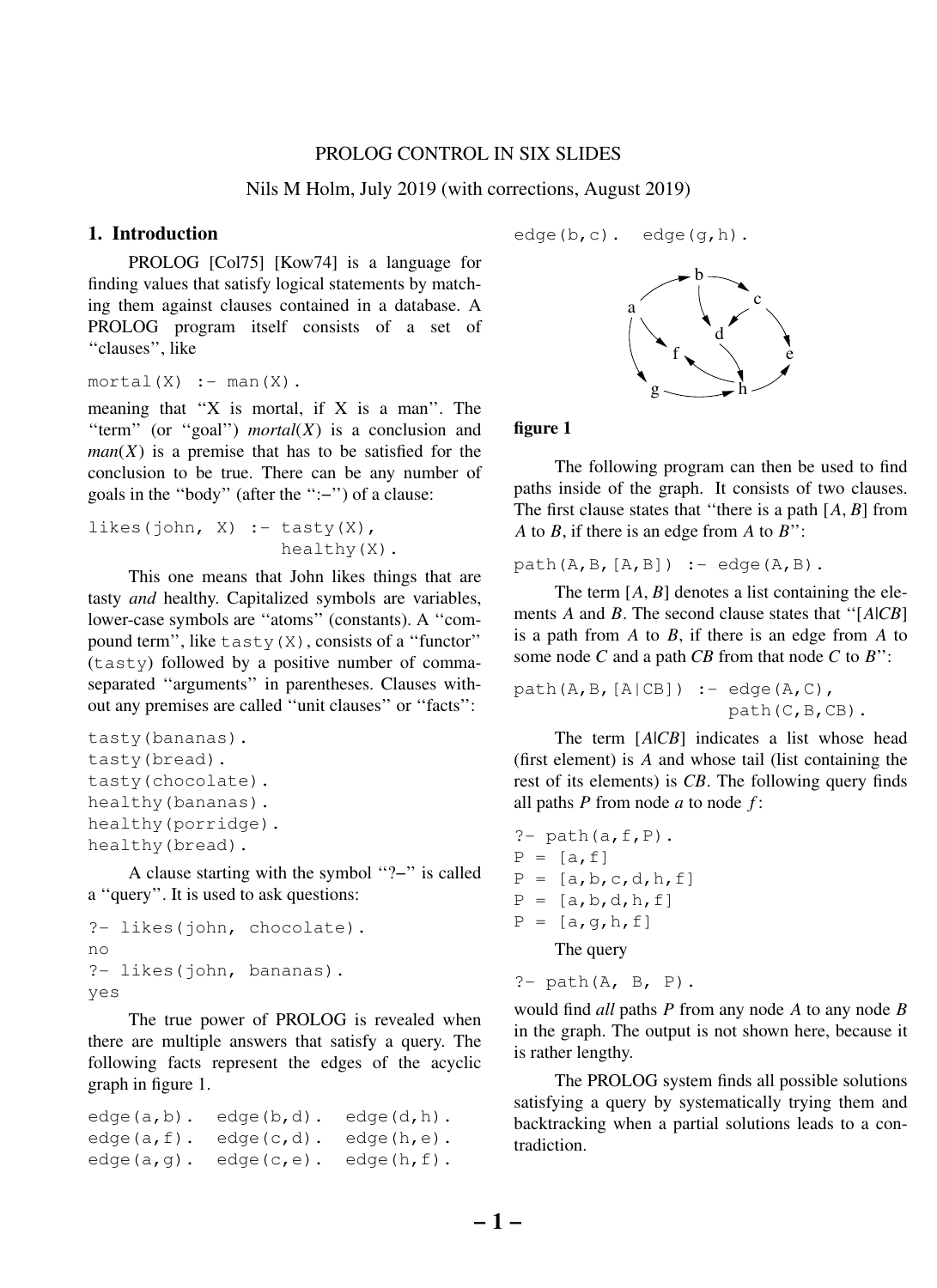## **2. Backtracking**

From an implementor's point of view, PROLOG proves the conjunction of goals  $g_1$ ,  $\cdots$  in the disjunction of rules  $r_1, \dots$ , which is often thought of as an AND/OR tree structure [KK71] as depicted in figure 2. *g* denotes a goal and *r* a rule that is used in an attempt to prove the goal. A solution is a path through the tree from the root to a leaf.



#### **figure 2**

Proving a goal *g* using a rule *r* removes *g* from the set of goals to be proven, but also adds the goals in the body of *r* to the set. Only facts add no new goals. They form the leaves of the tree. In order to prove a set of goals, all rules are tried on every goal until either the set of goals to be proven is empty or there are no rules left to try. This is depicted in figure 3.



#### **figure 3**

In the figure a solution is found by applying rule  $r_3$  to  $g_1$  and  $r_2$  to  $g_2$ . After  $g_2$  there are no more goals to prove. However, additional solutions might be found by proving  $g_2$  using  $r_3$  or  $r_4$  or by proving  $g_1$ using  $r_4$ , which would offer a completely new set of

options, because  $g_2$  could now be proven with each rule again.

The process that finds all solutions systematically is called ''backtracking''. It finds the first rule *r* satisfying a goal *g* and then proves any remaining goals in the ''context'' of proving *g* using *r*. The context of a proof is the set of bindings from variables to values created during unification. When unification of *g* and *r* fails, the next rule is tried and when no more rules exist, PROLOG backtracks to the previous goal, returning to a prior context and trying a different rule.

#### **3. Unification**

Unification [Rob65] is a process that attempts to match two terms, like the head (conclusion) of a clause and a goal. The process is described in detail in the literature, so it shall only be outlined at this point.

Unification ''succeeds'', if two terms *u* and *v* can be unified. Otherwise it fails. The terms *u* and *v* can be unified, if

- − *u* and *v* are the same atom
- − *u* and *v* are variables bound to the same value
- − either *u* or *v* is an unbound variable
- − both *u* and *v* are compound terms whose elements can be unified

When an unbound variable *v* is unified with some term  $u$ , then  $u$  will become the value of  $v$ ;  $v$  will be ''bound to'' *u*. If both terms are variables, they will ''co-refer'' after the unification, i.e. they will always bind to the same value.

A simple unification algorithm is given in the appendix.

### **4. Recursive Control**

"Control" [Kow79] is the part of a PROLOG system that controls the process of finding solutions that satisfy a set of goals. It is the part of the system that decides when to unify, when to backtrack, when to halt, and where to backtrack to.

PROLOG control can easily be expressed as a set of two recursive functions [Kah83] [BDF93], *prove* and *try*, which is given here in R4RS Scheme [CR91]:

```
(define (try g r e n)
  (if (null? r)
      #f
```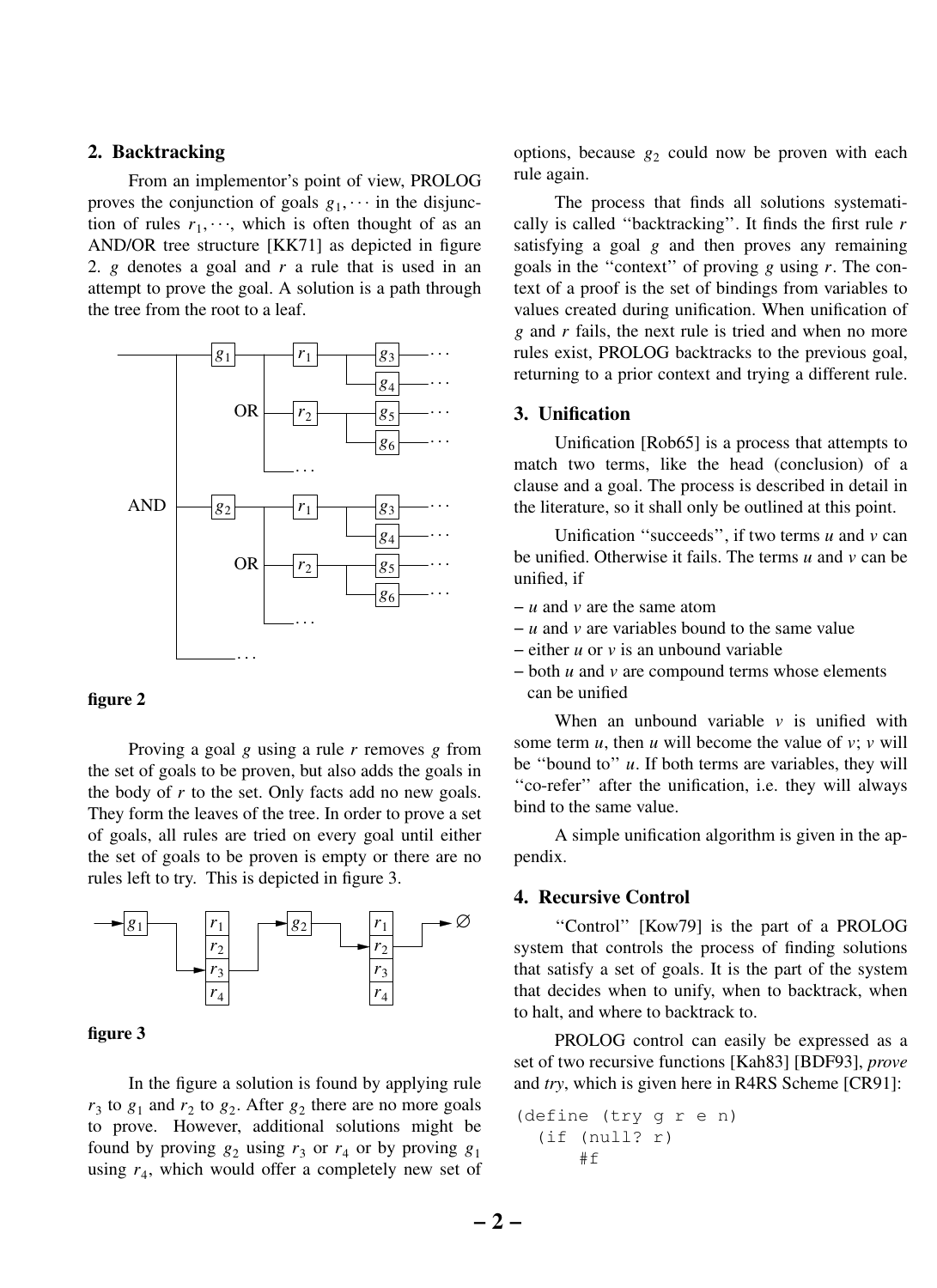```
(let* ((a (copy (car r)
                        (list n)))
             (ne (unify (car g)
                         (car a)
                         e)))
        (if ne
            (prove3 (append
                        (cdr a)
                        (cdr q)ne
                      (+ 1 n))(try g
             (cdr r)
             e
             n))))
(define (prove3 g e n)
  (cond ((null? g)
          (print-frame e))
        (else
          (try g db e n)))
```
The *prove* function attempts to prove the goals in the list *g* in the environment (context) *e* given the rules in the list (database) *db*. The variable *n* is used to copy the structure of a rule in order to make its variable names unique, i.e. it turns

$$
f(X) := g(X), h(X).
$$

into

f(X<sub>n</sub>) :- g(X<sub>n</sub>), h(X<sub>n</sub>).

The algorithm of *try* is basically this:

− unify *g*<sup>1</sup> with a copy of *r<sup>i</sup>* , giving a new context *e*′

− if unification succeeds, prove the remaining goals and the body of  $r_i$  in  $e'$ 

 $-$  try the next rule  $r_{i+1}$  in *e* 

The algorithm of *prove* is simple: when the list of goals is empty, print all ''instantiations'' (bindings) of the variables in the query and else try to prove *g* in every rule contained in the database *db*.

*Prove* calls *try* to prove a sequence of goals using any rule and *try* calls *prove* to add the body of a rule to the set of goals to be proven. *Try* always tries *all* rules, thereby searching the entire solution space systematically.

When no goals remain to be proved, the instantiations of the query variables form a solution satisfying all goals of the query. The try/prove algorithms halts when it runs out of rules.

The algorithm is straight-forward, but it relies heavily on recursion, which causes a few problems:

- (1) activation frames are allocated on the stack, which may overflow while running a proof
- (2) flow of control is implied, so this model does not map well to low-level language implementations
- (3) extensions that change the flow of control (like the ''cut'') would require catch/throw, continuations, or a simlar mechanism

There are other, more explicit models for implementing PROLOG, most prominently the Warren Abstract Machine (WAM) [War83], which is notoriously hard to implement [Ait91], as well as several simplified models of the WAM, which are still quite complex. For instance, the implementation in [BDF93] still has a size of 670 lines.

# **5. Control in Six Slides**

The control algorithm presented here is explicit, simple, and short. Its basic mode of operation can be illustrated in six small panels, it keeps its state in a stack structure that is under control of the program, so it maps well to low-level languages, and it makes control explicit, so that extensions like the cut can be integrated easily.

## **5.1. Slide 1: Registers**

| L       | link, (L, G, R, E, N)   |
|---------|-------------------------|
| G       | goals, $\{g_1, \dots\}$ |
| R       | rules, $\{r_1, \dots\}$ |
| E       | environment             |
| $N_{-}$ | time stamp              |
|         |                         |

### **slide 1: registers**

The model presented here includes the same registers as the recursive control algorithm: **G** is a list of goals to prove, **R** is a list of rules available for proving goals, **E** is an environment containing bindings from variables to values, and **N** is a time stamp that is used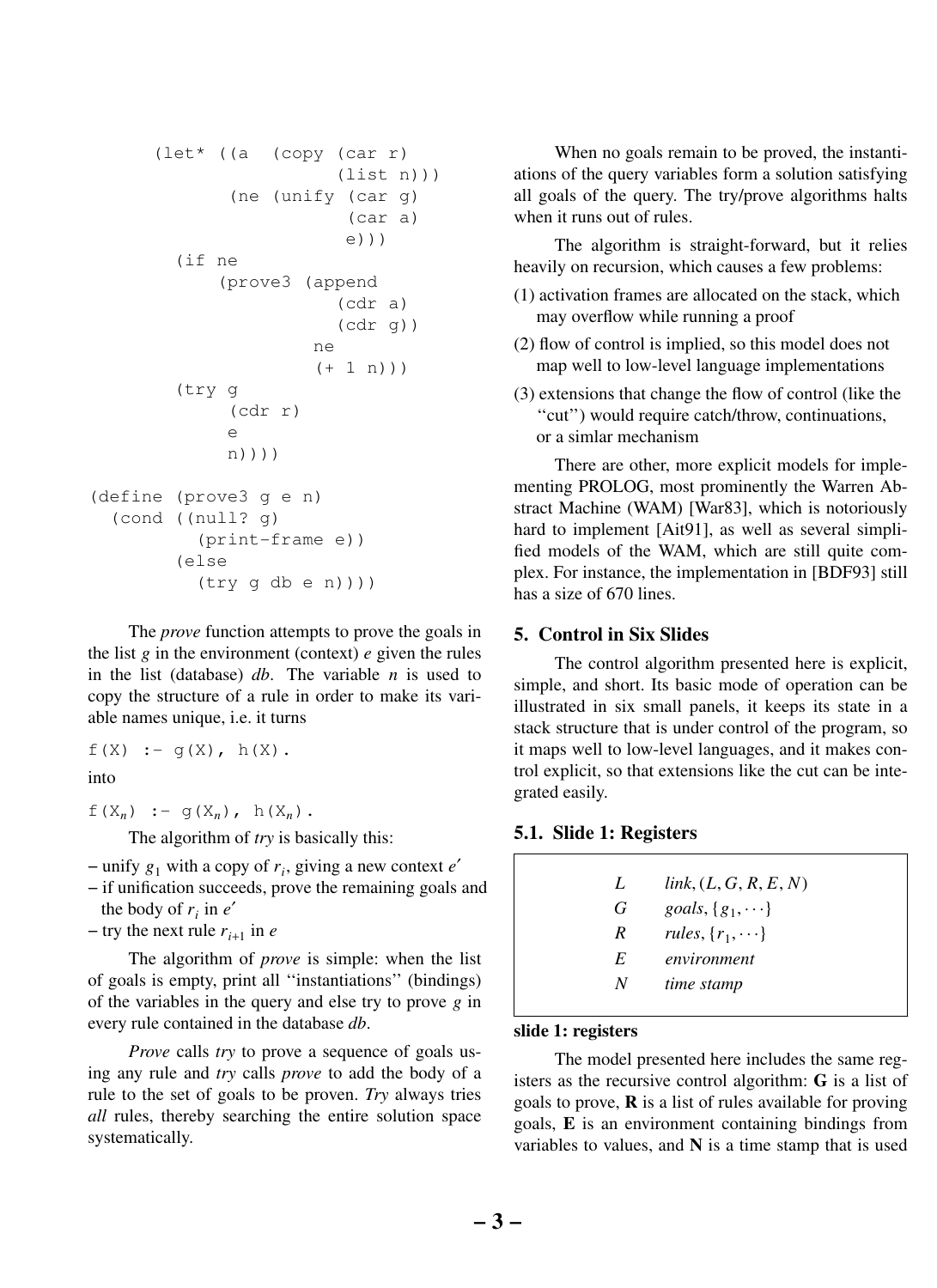to make variables in rules unique.

There is one additional register, **L**, which serves as a *link* between contexts. A ''context'' is a structure containing all of the above registers, including **L** itself. Hence it captures the entire state of a computation at a given point. Because it contains its previous (outer) context as one of its components, it implements the call stack of the interpreter.

Initially,  $L = \emptyset$ , **G** contains a list of goals, **R** contains a list of rules (including facts),  $\mathbf{E} = \emptyset$ , and  $N = 0$ .  $\varnothing$  denotes the empty list.

### **5.2. Slide 2: Success**

When unification of the first goal in **G** and the first rule in **R** succeeds, the new state of the system is constructed as follows:

**L** captures the current context. **G** is set to the union of the body of the current rule and the remaining goals, i.e. the first goal is removed from **G** and the body of the current rule is added.

**R** is set to the entirety of rules known to the interpreter (the database *DB*), so that all rules will be tried in subsequent proof attempts. **E** will be extended with the bindings created during unification, and **N** is simply moved forward.

Slide 2, like all other slides, shows the original state of the interpreter in the left column and the new state in the right column.

| Ι.<br>G<br>Succeed<br>R<br>E | (L, G, R, E, N)<br>$body(first(R)) \cup rest(G)$<br>DR<br>F' |
|------------------------------|--------------------------------------------------------------|
| N                            | $N+1$                                                        |



### **5.3. Slide 3: Refutation**

When  $\mathbf{G} = \emptyset$  (the set of goals is empty), a solution to a query has been found. The instantiated query variables will be printed. After that the state saved in the **L** register will be restored and the first rule will be removed from the **R** register. This second step implements backtracking. It attempts to prove the goals *L<sup>G</sup>*

of the previous context using alternative rules.

| L |       | $L_L$                                   |
|---|-------|-----------------------------------------|
| Ø |       | $L_G$                                   |
| R |       | $\longrightarrow$ rest(L <sub>R</sub> ) |
| E | Print | $L_{E}$                                 |
| N |       | $L_N$                                   |
|   |       |                                         |

## **slide 3: refutation**

### **5.4. Slide 4: Failure**

When unfication of the first goal in **G** and the first rule in **R** fails, then the rest of the rules is tried by removing the first rule from **R**. All other registers remain unchanged. The rest of **R** may be empty, leading to inconsistency (slide 5).

| L<br>L<br>G<br>G<br>Fail<br>$\overrightarrow{r}$ rest(R)<br>R<br>E<br>E<br>N |  |
|------------------------------------------------------------------------------|--|
|------------------------------------------------------------------------------|--|

### **slide 4: failure**

### **5.5. Slide 5: Inconsistency**

When  $\mathbf{R} = \emptyset$  (the set of rules is empty), no consistent answer to the query could be found in the current context. The previous context is restored and the first rule (which lead to the current context) is removed from that context. This is the same backtracking step as in slide 3.

| L | $L_L$                                   |
|---|-----------------------------------------|
| G | $L_G$                                   |
| Ø | $\longrightarrow$ rest(L <sub>R</sub> ) |
| E | $L_{E}$                                 |
| N | $L_N$                                   |
|   |                                         |

**slide 5: inconsistency**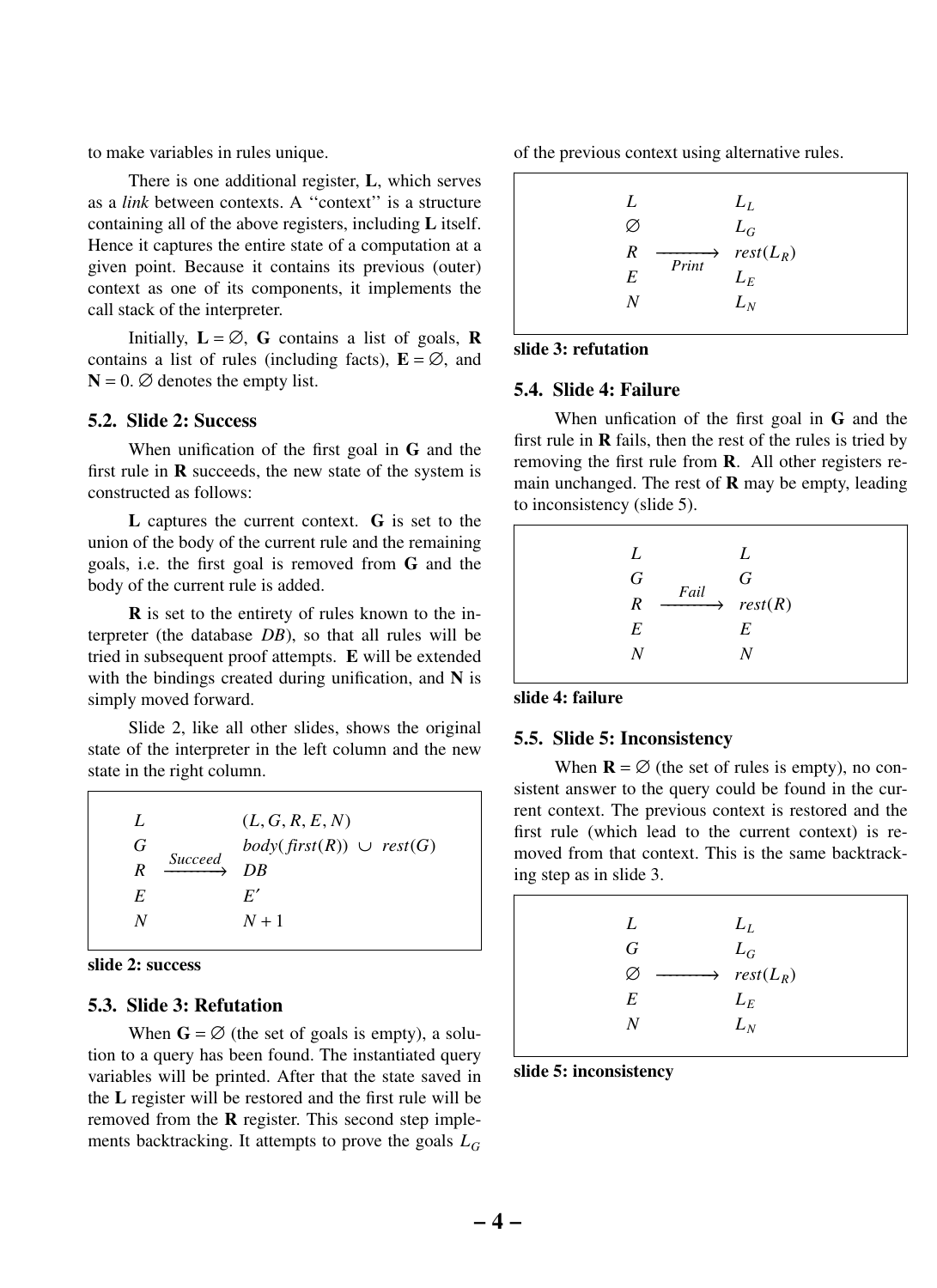# **5.6. Slide 6: Termination**

When  $\mathbf{R} = \emptyset$  *and*  $\mathbf{L} = \emptyset$ , i.e. there are no rules left *and* there is no context to backtrack to, so the computation is finished.





### **6. Implementation**

The **link** structure is implemented as a list for simplicity's sake. Vectors, records, or even a stack of context frames may be used instead.

```
(define link list)
(define L_l car)
(define L_g cadr)
(define L_r caddr)
(define L_e cadddr)
(define (L_n x) (car (cddddr x)))
```
The **back** procedure implements backtracking as shown in slides 3, 4, and 5. It also handles the simple case where goals are left to prove *and* rules are left to try (slide 4) by just advancing to the next rule.

```
(define (back5 l g r e n)
  (if (and (pair? g)
           (pair? r))
      (prove5 l g (cdr r) e n)
      (prove5 (L_l l)
              (L_q 1)(cdr (L_r l))
              (L_e 1)(L_n 1)))
```
The **prove** procedure first handles the cases

 $G = \varnothing$  $\mathbf{R} = \emptyset$  and  $\mathbf{L} \neq \emptyset$  $\mathbf{R} = \emptyset$  and  $\mathbf{L} = \emptyset$ 

as specified in slides 3, 5, and 6.

Its default case attempts to unify the head of the first rule with the first goal. Depending on the result of the unification, it implements slides 2 and 4.

```
(define (prove5 l g r e n)
 (cond
    ((null? g)
      (print-frame e)
      (back5 1 q r e n)((null? r)
      (if (null? l)
          #t
          (back5 l g r e n)))
    (else
      (let* ((a (copy (car r) n))
             (e* (unify (car a)
                         (car g)
                        e)))
        (if e*
            (prove5
              (link l g r e n)
              (append (cdr a)
                      (cdr q))
              db
              e*
              (+ 1 n)(back5 1 q r e n))))
```
The **prove** procedure is tail-recursive and **prove** and **back** are mutually tail-recursive. Hence the implementation does not make use of the internal stack of the implementation language at all. The **prove** procedure is merely a loop that modifies the state of the **L**, **G**, **R**, **E**, **N** registers and **back** is a convenience procedure that simplifies the code of **prove**. It could be inlined in **prove** without any further consequences.

## **7. Control with Cut in Nine Slides**

The "cut" operator "!" is a goal that always succeeds, but when backtracking over it, all goals to its left will be ignored. For instance,

 $v(a)$ .  $v(b)$ .  $? - v(X), v(Y).$ 

will produce the following answers:  $(X = a, Y = a)$ ,  $(X = a, Y = b)$ ,  $(X = b, Y = a)$ , and  $(X = b, Y = b)$ . However,

$$
?= \nu(X), \quad !, \quad \nu(Y).
$$

will only produce the first two, because the process will never backtrack to *v*(*X*).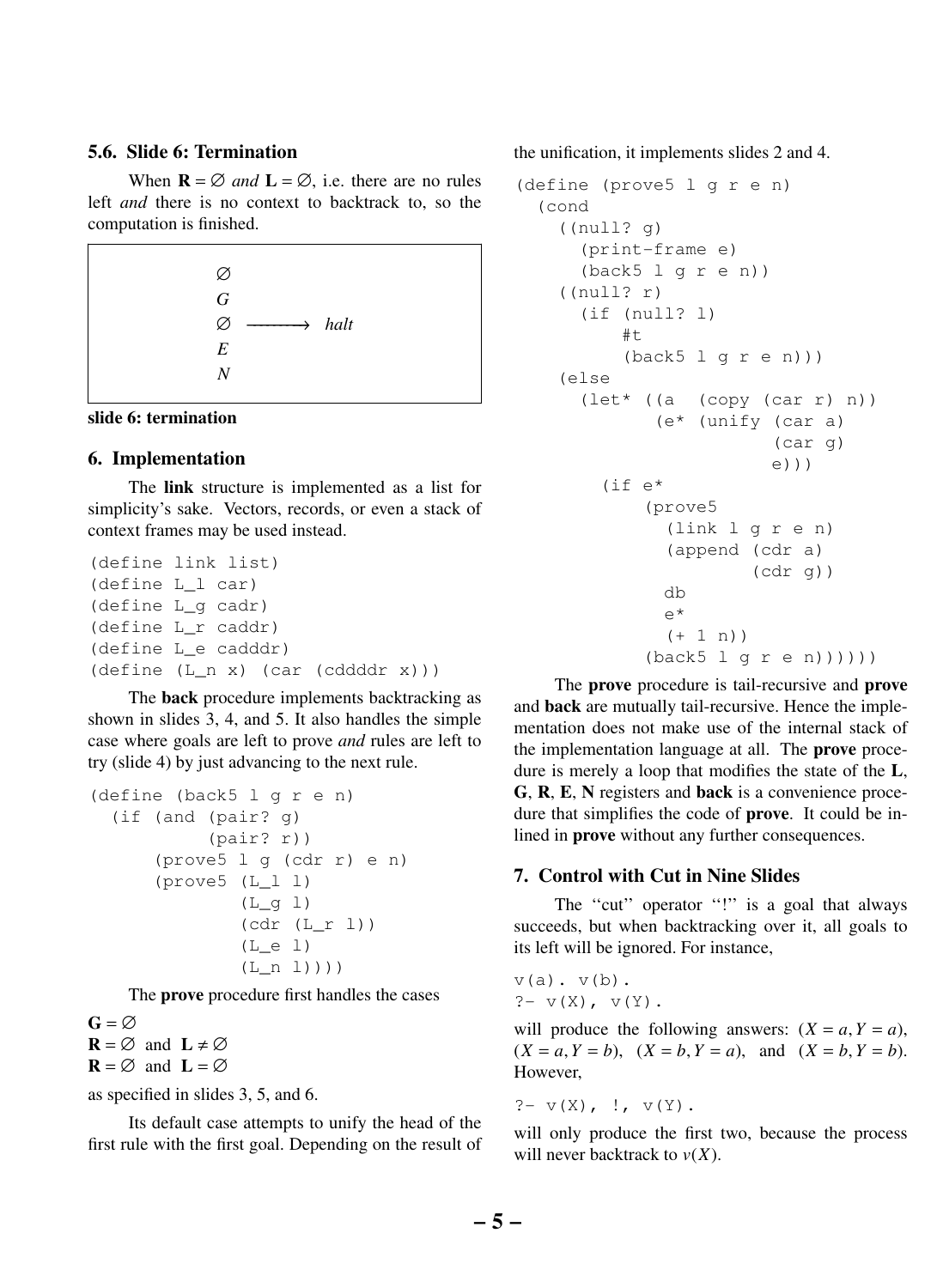In order to add the cut operator to the interpreter, an additional register, **C** (''cut point''), is introduced. Like the **L** register, it points to a previous context, but not necessarily the immediate outer context. It points to the most recent context where the head of a rule could be successfully unified with a goal. See figure 4. The **C** register is  $\emptyset$  initially.



#### **figure 4**

In the figure, the link **L** of each goal context  $g_i$ points to the previous goal, except for the link of  $g_3$ , which points to the cut point *P*, because it is preceded by a cut. The **C** register of each context in the list of goals also points to *P*.

Slide 1a introduces the **C** register, which points a structure that is equal to that of the **L** register.

| L | link, (L, G, R, E, N, C)                    |
|---|---------------------------------------------|
| G | goals, $\{g_1, \dots\}$                     |
| R | rules, $\{r_1, \dots\}$                     |
| E | environment                                 |
| N | time stamp                                  |
| C | cut point, $(L, G, \{\emptyset\}, E, N, C)$ |

## **slide 1a: registers with cut**

When a goal matches a rule, a new cut point is set up by copying the **L** register to the **C** register and setting  $C_R$  to  $\{\emptyset\}$  (a rule set with a single empty rule). See slide 2a. The empty rule will never be matched and skipped when backtracking.

Slide 2a also injects an internal goal of the form *r*!*X* into the set of goals to be proven, right after the body of *first*(*R*). This goal is proven when the body of  $first(R)$  succeeds. It will then also succeed and reset the cut point to *X*. When  $first(R)$  does not succeed, **C** will be reset by backtracking.

| L<br>G                      |                | (L, G, R, E, N, C)<br><i>body</i> ( $first(R)$ ) $\cup$ { $r!L$ }<br>$\cup$ rest(G) |
|-----------------------------|----------------|-------------------------------------------------------------------------------------|
| R                           | <i>Succeed</i> | DR                                                                                  |
| E                           |                | E'                                                                                  |
| N                           |                | $N+1$                                                                               |
| $\mathcal{C}_{\mathcal{C}}$ |                | ${L_L, L_G, {\emptyset}, L_F, L_N, L_C}$                                            |

## **slide 2a: success with cut**

The slides 3a through 6a correspond to slides 3−6, but they also carry along the **C** register.

| L<br>R<br>E<br>N<br>$\mathcal{C}_{\mathcal{C}}$ | Print | $L_L$<br>$L_G$<br>$rest(L_R)$<br>$L_E$<br>$L_N$<br>$L_C$ |
|-------------------------------------------------|-------|----------------------------------------------------------|
|                                                 |       |                                                          |

#### **slide 2a: refutation with cut**

| L                | L                                          |
|------------------|--------------------------------------------|
| $\overline{G}$   | $\overline{G}$                             |
| R                | <i>Fail</i> $\qquad \qquad \text{rest}(R)$ |
| $\boldsymbol{E}$ | E                                          |
| Ν                | $\overline{N}$                             |
| $\mathcal{C}$    | $\mathcal{C}$                              |
|                  |                                            |

#### **slide 4a: failure with cut**

| L                | $L_L$          |  |
|------------------|----------------|--|
| $\overline{G}$   | ${\cal L}_{G}$ |  |
|                  | $rest(L_R)$    |  |
| $\boldsymbol{E}$ | $L_E$          |  |
| N                | $L_N$          |  |
| $\overline{C}$   | $L_C$          |  |
|                  |                |  |

#### **slide 5a: inconsistency with cut**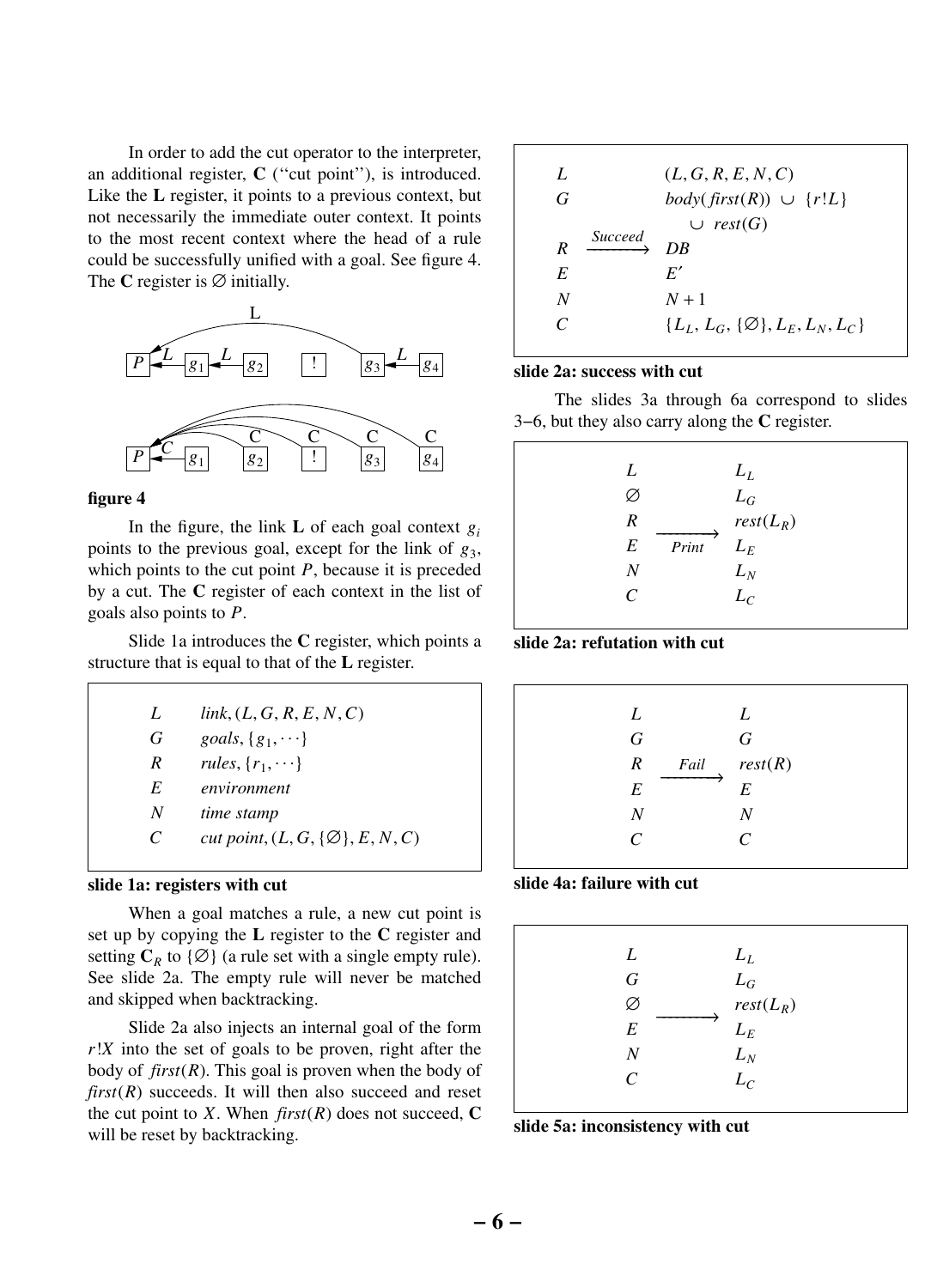

**slide 6a: termination with cut**

### **7.1. Slide 7: Cut**

When a cut operator (**!**) is encountered in **G**, the operator is removed from **G** and the cut context is copied from the **C** register to the **L** register of the following goal *g*. When backtracking is thereafter initiated in the context of *g*, control will not be transferred to the previous goal, but to the backtracking point  $P$ , as shown in figure 4.



## **slide 7: cut**

## **7.2. Slide 8: Reset Cut Point**

When a ''procedure'' (a collection of clauses with a common functor) is exited, the **C** register will be reset to the cut point of the calling procedure. This is done by the internal goal *r*!*X*, which copies its argument *X* to the **C** register.

| L                           | L                |
|-----------------------------|------------------|
| $[r!X, g, \cdots]$          | $[g, \cdots]$    |
| R                           | $\boldsymbol{R}$ |
| E                           | E                |
| N                           | N                |
| $\mathcal{C}_{\mathcal{C}}$ | X                |
|                             |                  |

**slide 8: reset cut point**

## **7.3. Slide 9: Top-Level Cut**

The following definition is a common version of the **member** predicate that will succeed only once with the first matching member:

member1 $(X, [X|T])$  :- !.  $membr1(X, [Y|T]) :- member1(X, T).$ 

For instance:

?- member1 $(X, \{a,b,c\})$ .  $X = a$ 

When this query is submitted directly the interpreter, then it will reach a configuration where there are no more goals to prove and there is no context to return to after backtracking over the cut, but there might still be rules left to try.

This cannot happen in the model without cut, so this special case has to be handled in an additional slide.





#### **8. Implementation with Cut**

An accessor for the **C** register is added. Accessors for the other registers remain the same as in the previous implementation.

(define (L\_c x) (cadr (cddddr x)))

The **clear\_r** procedure sets the **R** register of a cut point (**link** structure) to  $(\emptyset)$ . This can be done destructively, because cut points will never get ''uncut''.

```
(define (clear_r x)
  (\text{set-car! } (\text{cddr x})' (()))
```
Slide 9 is implemented in the **back** procedure. When  $G = \emptyset$  and  $L = \emptyset$ , the procedure simply returns and, because it is mutually tail-recursive with **prove**, this means that the entire process will terminate.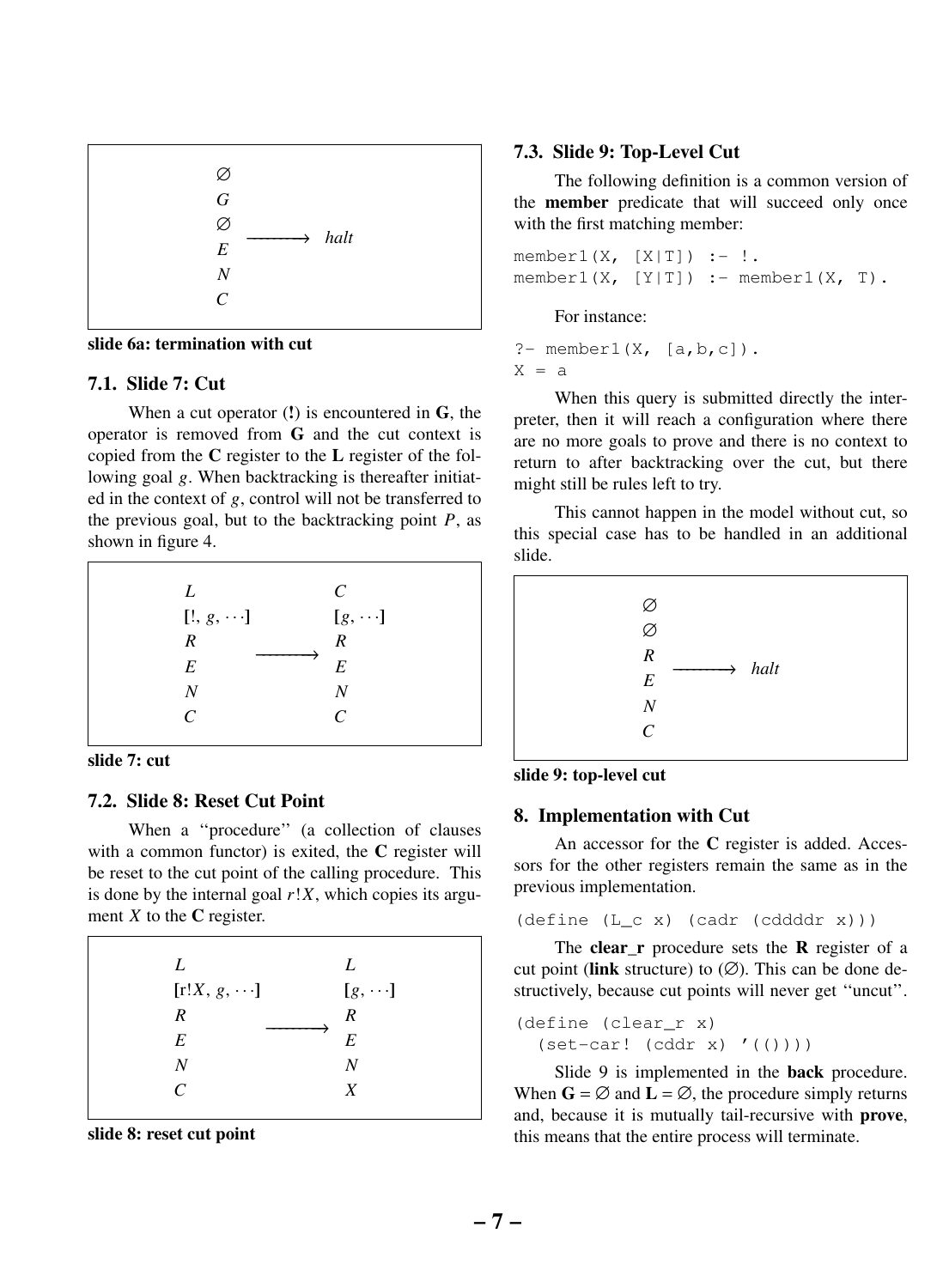```
(define (back6 l g r e n c)
  (cond
    ((and (pair? g)
          (pair? r))
      (prove6 l g (cdr r) e n c))
    ((pair? l)
      (prove6 (L_l l)
              (L_q 1)(cdr (L_r l))
              (L e 1)(L_n 1)(L_c 1)))))
```
Some minor changes in **prove** implement slides 2a, 7, and 8: (2a) When **prove** recurses after successful unification it copies  $L$  to  $C$ . (7,8) Two new cases are added to handle cut (!) and reset-cut (r!) goals.

The additional cases have to be placed before the one that tests  $\mathbf{R} = \emptyset$ , because a cut may still appear while  $\mathbf{R} = \emptyset$ .

```
(define (prove6 l g r e n c)
  (cond
    ((null? g)
      (print-frame e)
      (back6 l g r e n c))
    ((eq? '! (car g))
      (clear_r c)
      (prove6 c (cdr g) r e n c))
    ((eq? 'r! (car g))
      (prove6 l (cddr g) r e n
              (cadr q))((null? r)
      (if (null? l)
          #t(back6 l g r e n c)))
    (else
      (let* ((a (copy (car r) n))
             (e* (unify (car a)
                         (car g)
                         e)))
        (if e*
            (prove6
              (link l g r e n c)
              (append (cdr a)
                       '(r! , 1)(cdr g))
              db
              e*
```

```
(+ 1 n)\perp)
(back6 l g r e n c))))))
```
### **9. Conclusion and Perspective**

The implementation method presented here is simple, extensible, and suitable for many modifcations to improve performance. For instance, the **link** structure could be placed on a stack, with one of its components per stack slot, thereby eliminating all consing related to the forward and backward process. The binding method is (mostly) independent from the model, so more efficient methods can be chosen.

In an experimental implementation clause indexing and shallow binding have been successfully combined with the 9-slide algorithm. Last-call optimization should be possible, but exploring this shall be postponed to a later point.

### **10. Appendix: Source Code**

The proof of concept code in the appendix represents clauses as Scheme lists, atoms as symbols, and variables as lists of the form

(? name)

Unit clauses are singleton lists and rules are lists with multiple elements, where the first one is the head and the rest forms the body of the rule. For instance,

```
mortal(X) :- man(X).
```
would be encoded as

((mortal (? x)) (man (? x)))

Deep-binding of variables to values is done via association lists.

## **10.1. Unification**

```
(define empty '((bottom)))
(define var '?)
(define name cadr)
(define time cddr)
(define (var? x)
  (and (pair? x)
       (eq? var (car x))))
(define (lookup v e)
```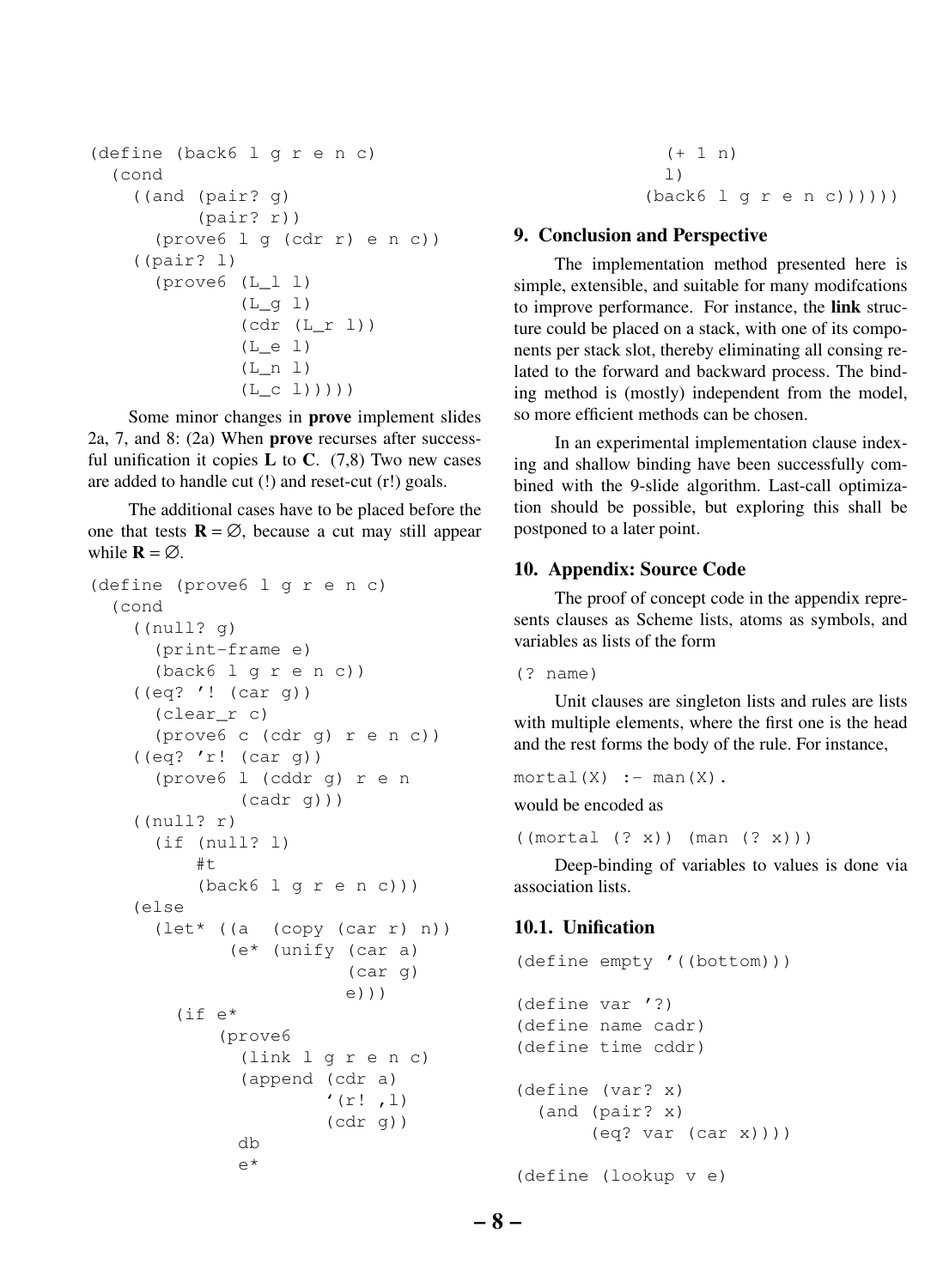```
(let ((id (name v))
        (t \text{ (time } v)))(let loop ((e e))
       (cond
         ((not (pair? (caar e)))
           #f)((and
            (eq? id (name (caar e)))
            (eqv? t (time (caar e))))
           (car e))
         (else
           (\text{loop } (\text{cdr } e)))))))
(define (value x e)
  (if (var? x)
      (let ((v (lookup x e)))
        (if v
            (value (cadr v) e)
            x))
      x))
(define (copy x n)
  (cond
    ((not (pair? x)) x)
    ((var? x) (append x n))
    (else
      (cons (copy (car x) n)
            (copy (cdr x) n))))(define (bind x y e)
  (cons (list x y) e))
(define (unify x y e)
  (let ((x (value x e))
        (y (value y e)))
    (cond
      ((eq? x y) e)
      ((var? x) (bind x y e))
      ((var? y) (bind y x e))((or (not (pair? x))
           (not (pair? y))) #f)
      (else
        (let ((e* (unify (car x)
                           (car y)
                          e)))
          (and e* (unify (cdr x)
                           (cdr y)
                          e*)))))))
```
## **10.2. Printing Frames**

```
(define (resolve x e)
  (cond ((not (pair? x)) x)
         ((var? x)
           (let ((v (value x e)))
             (if (var? v)
                 v
                 (resolve v e))))
         (else
          (cons
             (resolve (car x) e)
             (resolve (cdr x) e)))))
(define (print-frame e)
  (newline)
  (let loop ((ee e))
    (cond
      ((pair? (cdr ee))
        (cond
           ((null? (time
                     (caar ee)))
             (display (cadaar ee))
             (display " = " )(display
               (resolve (caar ee)
                       e))
             (newline)))
         (loop (cdr ee))))))
```
## **10.3. Example Programs**

;; Graph example from section 1 (define db  $'((\text{edge a b}))$ ((edge a f)) ((edge a g)) ((edge b c)) ((edge b d)) ((edge c d)) ((edge c e)) ((edge g h)) ((edge d h)) ((edge h e)) ((edge h f))